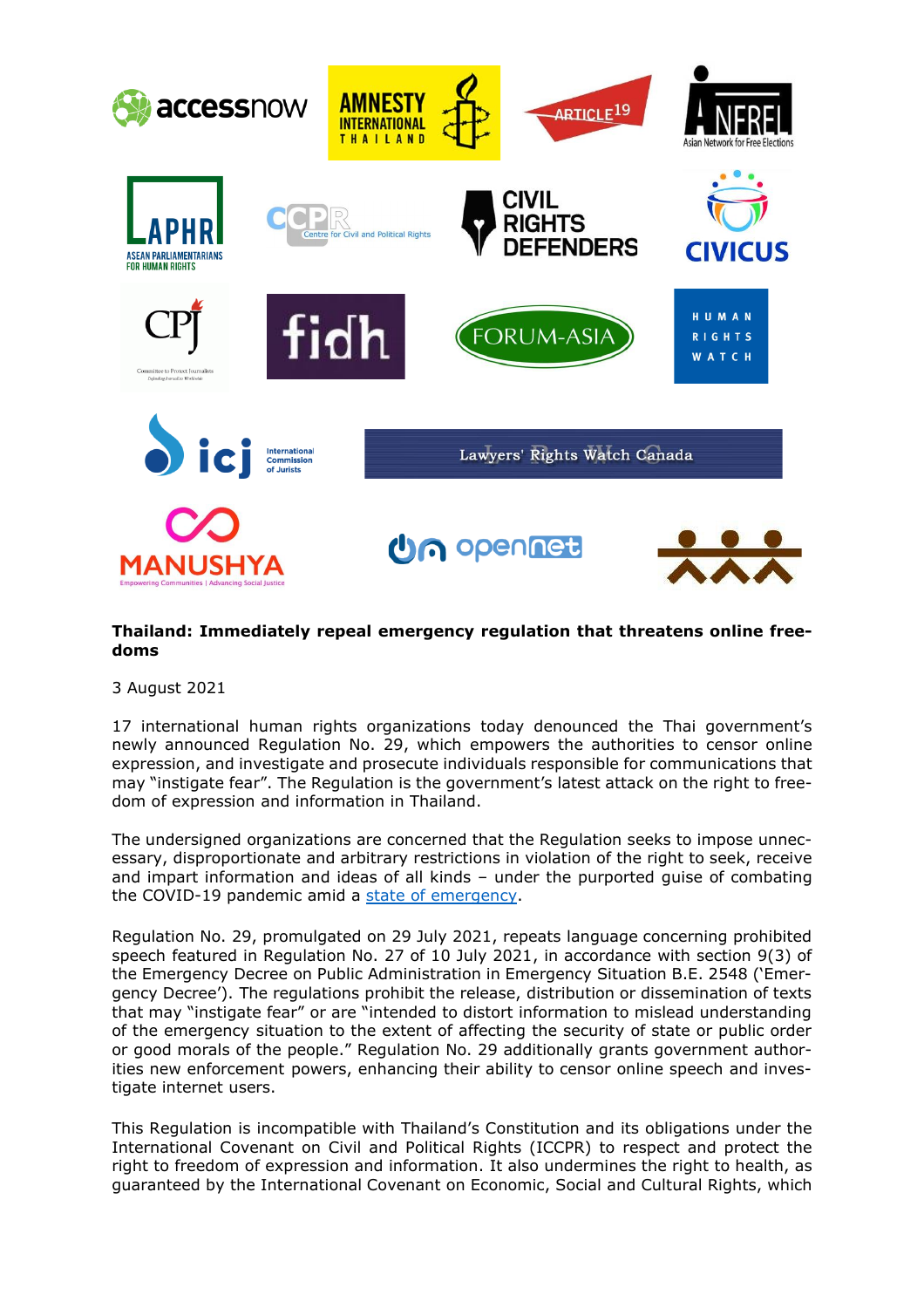obligates States to ensure access to health-related information, and ensures the right of all people to seek, receive and share information and ideas concerning health issues – particularly in the midst of a pandemic.

The terms "fear", "security", "public order" and "good morals" used in the Regulation are vague and overbroad. They are featured without a clear delineation of their scope, limit or definition, in contravention of the principle of legality, as required by the ICCPR.

Moreover, these provisions are inconsistent with the principles of proportionality and necessity. Individuals found to have violated the Regulation by spreading such information may incur imprisonment for a term not exceeding two years or a fine of up to 40,000 baht (approx. US\$1,283), or both.

If communications targeted by the Regulation are made available online, the National Broadcasting and Telecommunication Commission (NBTC) is required to inform internet service providers (ISPs) to identify the IP addresses associated with the communications and immediately suspend services to those addresses. The ISPs are then required to report the details of their findings to the NBTC, which must promptly submit evidence concerning the communication to the police for legal action.

The Regulation requires that the NBTC take action against ISPs who fail to comply with relevant orders, which will be deemed a violation of their operating licenses. The suspension of IP addresses also appears to be overly intrusive. Further, taking punitive action against ISPs who do not comply with NBTC's demands also appears to be disproportionate and unnecessary, and will have a significant chilling effect on freedom of expression and information.

The powers conferred on the NBTC – a non-judicial body – to demand ISPs to suspend IP addresses are inconsistent with the requirement under international human rights law that content restrictions must be enforced pursuant to an order by an independent and impartial judicial authority, as well as in accordance with the principles of legality, necessity and proportionality and with due process.

While there is a need to combat the spread of COVID-19-related disinformation to protect public health during a pandemic, this objective should be pursued by adopting proportionate measures with a clearly defined legitimate aim in compliance with national constitutional measures, as well as international human rights law. Arbitrary and intrusive means that rely on criminal sanctions, onerous fines and suspension of IP addresses do not meet this threshold.

Regulation No. 29 is the latest effort by the Thai [authorities](https://www.icj.org/thailand-new-icj-report-highlights-intensified-online-restrictions/) to unduly muzzle free expression and information online using non-human rights compliant laws and regulations, purportedly to respond to the COVID-19 [pandemic.](https://www.icj.org/thailand-covid-19-response-measures-must-not-undermine-freedom-of-expression-and-information/) These other regulations and laws include, among others, the Emergency Decree; Regulations No. 1 and 27 pursuant to the Emergency Decree; the Computer-related Crimes Act B.E. 2560 (2017); and *lèse-majesté*, insult and criminal defamation provisions under the Criminal Code.

The Thai authorities have enforced these laws to impose criminal sanctions against individuals they accused of "spreading fake news" and those they have sought to prosecute solely for expressing views critical of the government.

On 27 July 2021, Prime Minister Prayut Chan-o-cha ordered the responsible State agencies via his Facebook page to take legal action against individuals, celebrities, media outlets or owners of popular social media pages for spreading "fake news" about COVID-19 that may cause public confusion.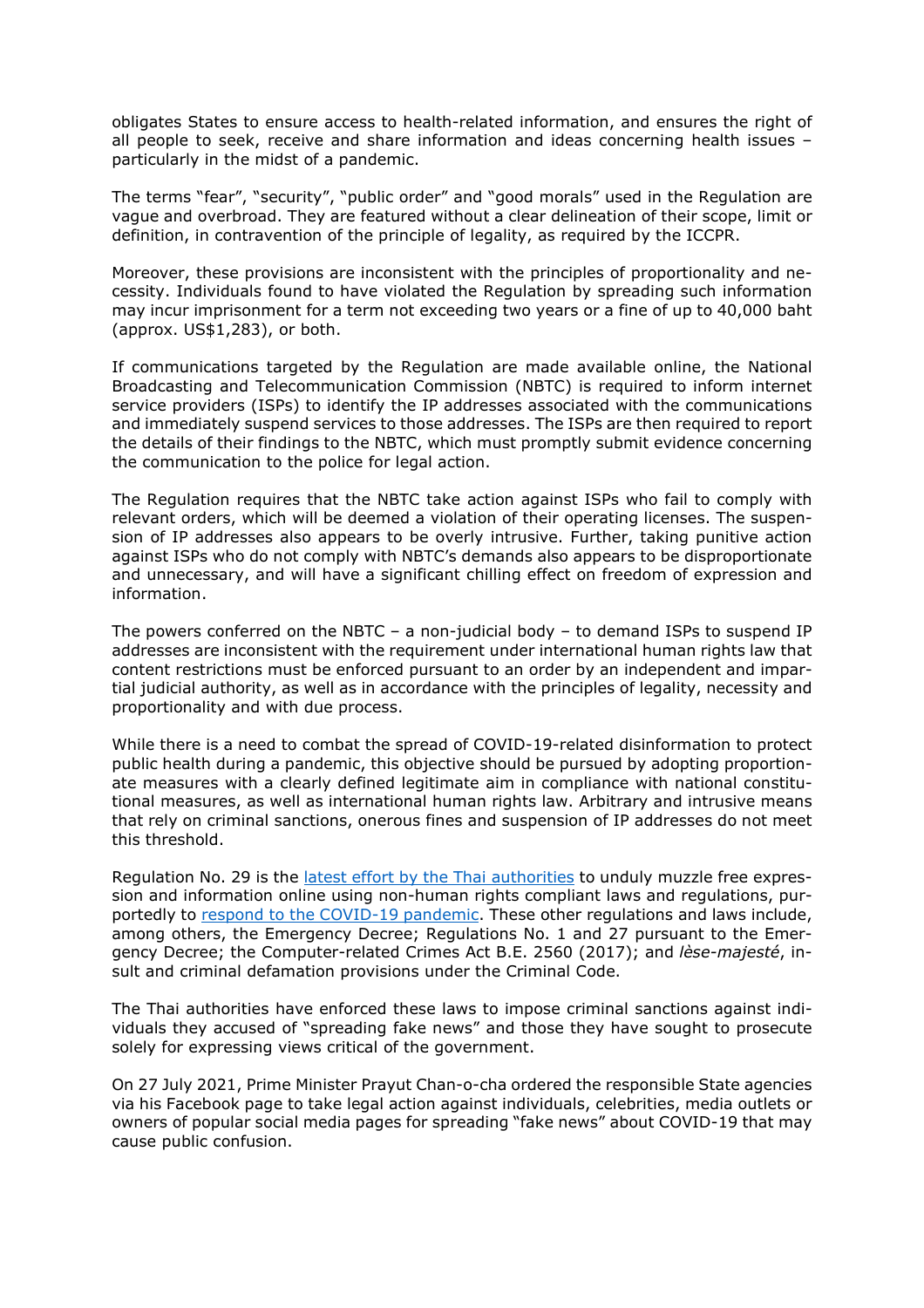On 22 July 2021, Danupa "Milli" Kanaterrakul, a rapper, was ordered to pay a 2,000 baht (approx. US\$60) fine after confessing to a charge of "insulting" the Prime Minister online. On 14 July 2021, the Government Pharmaceutical Organization (GPO) submitted complaints of "criminal defamation by means of publication" against Dr. Boon Vanasin, chairperson of Thonburi Healthcare Group, and Loy Chunpongthong, a mathematician, over their separate comments about the procurement of Moderna COVID-19 vaccine.

The Thai authorities should immediately repeal or substantially amend Regulation No. 29 and the aforementioned laws and regulations that do not comply with international human rights standards, and bring these laws and regulations in line with its international legal obligations under the ICCPR.

The Thai authorities should also cease their harassment and persecution of all individuals solely for exercising their rights to free expression and information, and drop existing charges against individuals facing prosecution for alleged violations of these laws.

## **Background**

Regulation No. 29 has been passed pursuant to section 9(3) of the [Emergency](http://web.krisdika.go.th/data/document/ext810/810259_0001.pdf) Decree on Public Administration B.E. 2548. On 25 March 2020, using powers under the Emergency Decree, the Thai government [declared](https://www.icj.org/thailand-covid-19-emergency-decree-must-not-be-used-to-undermine-human-rights/) an "emergency situation" in all areas of Thailand, purportedly to combat the COVID-19 outbreak. Since then, the Thai authorities have enacted new regulations under the Emergency Decree, some of which are not compliant with Thailand's international human rights law obligations to respect and ensure the rights to freedom of expression and information.

Section 9 of the Emergency Decree does not explicitly grant the Prime Minister the power to suspend internet services. In April 2021, the Emergency Decree and a related announcement approved a sweeping transfer of some powers under 31 laws from ministers to the Prime Minister, however, these did not include powers or authority associated with the NBTC.

Article 19 of the ICCPR obliges Thailand to respect and ensure to all individuals under its jurisdiction the right to freedom of expression and information. The UN Human Rights Committee has clarified in General Comment No. 34 that protections for freedom of expression and opinion should extend to "political discourse, commentary… on public affairs, discussion of human rights, journalism…", including through non-verbal means and "electronic and internet-based modes of expression."

The UN Human Rights Committee also recognized that "a free, uncensored and unhindered press or other media is essential in any society to ensure freedom of opinion and expression …. [and] …constitutes one of the cornerstones of a democratic society", and this implies "a free press and other media able to comment on public issues without censorship or restraint and to inform public opinion".

While in certain circumstances, a State may restrict freedom of expression, any such restriction must be strictly limited in accordance with the ICCPR. They must meet the requirements of legality, legitimate purpose, necessity, proportionality and non-discrimination.

The Special Rapporteur on the promotion and protection of the right to freedom of opinion and expression has made clear that States should only seek to restrict content pursuant to an order by an independent and impartial judicial authority, and in accordance with due process and standards of legality, necessity and legitimacy. States should also not impose disproportionate sanctions, whether heavy fines or imprisonment, on Internet intermediaries, given their significant chilling effect on freedom of expression.